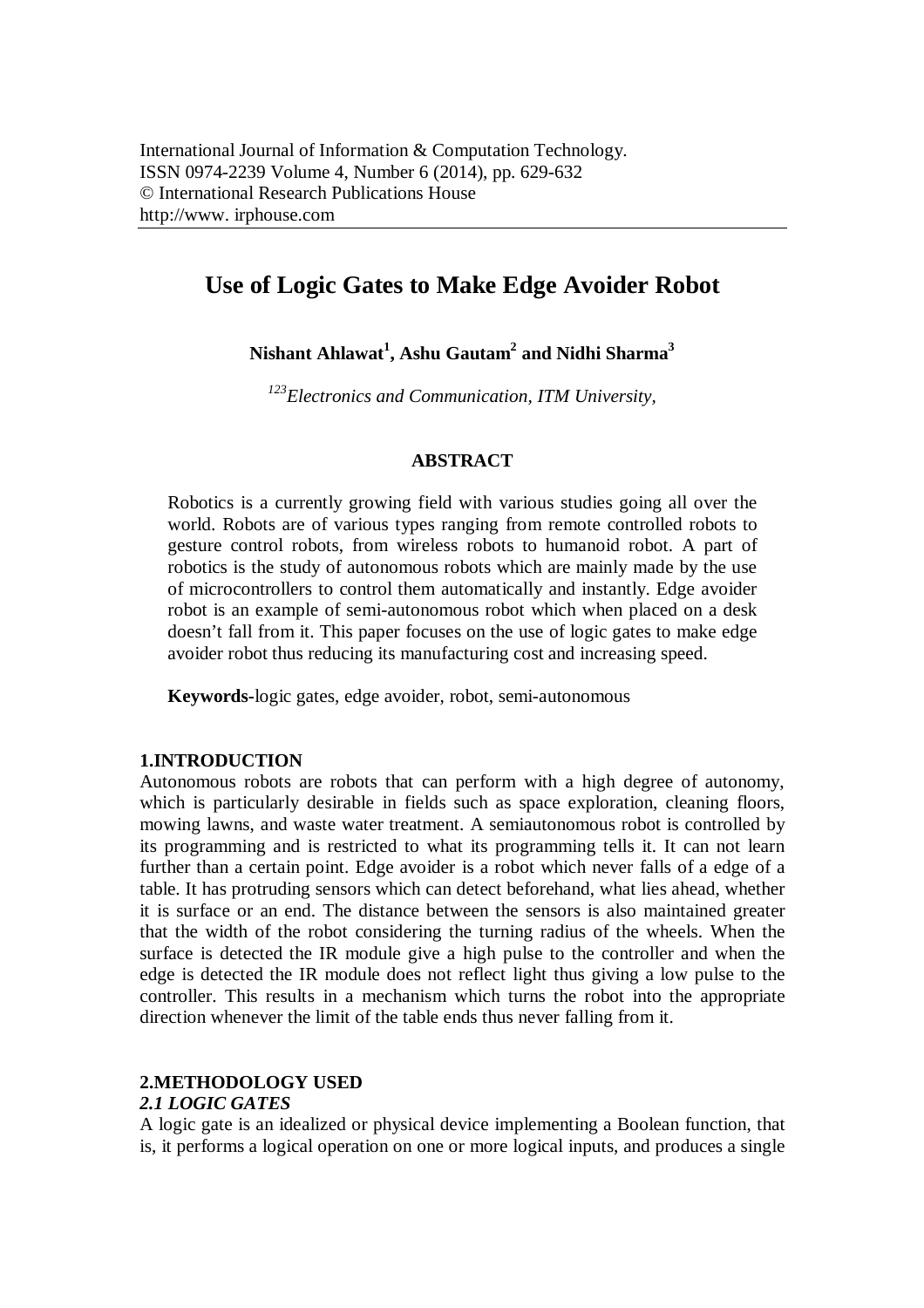logical output.

# *2.1.1AND GATE*

The AND gate is a basic digital logic gate that implements logical conjunction-it behaves according to the truth table below. A HIGH output (1) results only if both the inputs to the AND gate are HIGH (1). If neither or only one input to the AND gate is HIGH, a LOW output result.

# *2.1.2 NOT GATE*

In digital logic, an inverter or NOT gate is a logic gate which implements logical negation. The truth table is shown below

# *2.2 SENSORS*

Infrared sensor transmit infrared waves which when reflects is collected by a photodiode which gives out HIGH output (logic 1). When photodiode doesn't receive any signal it gives out LOW output (logic 0).

| Sensor output $A \mid$ Sensor output B | Motor1               | Motor <sub>2</sub>   |
|----------------------------------------|----------------------|----------------------|
|                                        | Rotate anticlockwise | Rotate anticlockwise |
|                                        | Rotate clockwise     | stop                 |
|                                        | stop                 | Rotate clockwise     |
|                                        | Rotate clockwise     | Rotate clockwise     |

**Table 1**. *Motor control using sensor output*

# *2.3 FUZZY LOGIC*

Fuzzy logic is a form of many-valued logic; it deals with reasoning that is approximate rather than fixed and exact. Compared to traditional binary sets, fuzzy logic variables may have a truth value that ranges in degree between 0 and 1. Fuzzy logic has been extended to handle the concept of partial truth, where the truth value may range between completely true and completely false. Furthermore, when linguistic variables are used, these degrees may be managed by specific functions. Irrationality can be described in terms of what is known as the fuzzjective.

Fuzzy rules for motor rotation can be defined as:

- 1. It has two input variable A  $\&$  B and two output variable C0  $\&$  C1.
- 2. mf1 is defined for logic 0 (0 volts)
- 3. mf1 is defined for logic 1 (5 volts)

can be implemented as

- 1. If (Sensor\_A is mf1) and (Sensor\_B is mf1) then (C0 is NOT mf1) (C1 is mf1) (1)
- 2. If (Sensor A is mf1) and (Sensor B is mf1) then  $(C2$  is NOT mf1)  $(C3$  is mf1) (1)
- 3. If (Sensor A is mf1) and (Sensor B is mf2) then  $(C0$  is mf1)  $(C1$  is mf2)  $(1)$
- 4. If (Sensor A is mf1) and (Sensor B is mf2) then  $(C2$  is mf1)  $(C3$  is mf1)  $(1)$
- 5. If (Sensor\_A is mf2) and (Sensor\_B is mf1) then (C0 is mf1) (C1 is mf1) (1)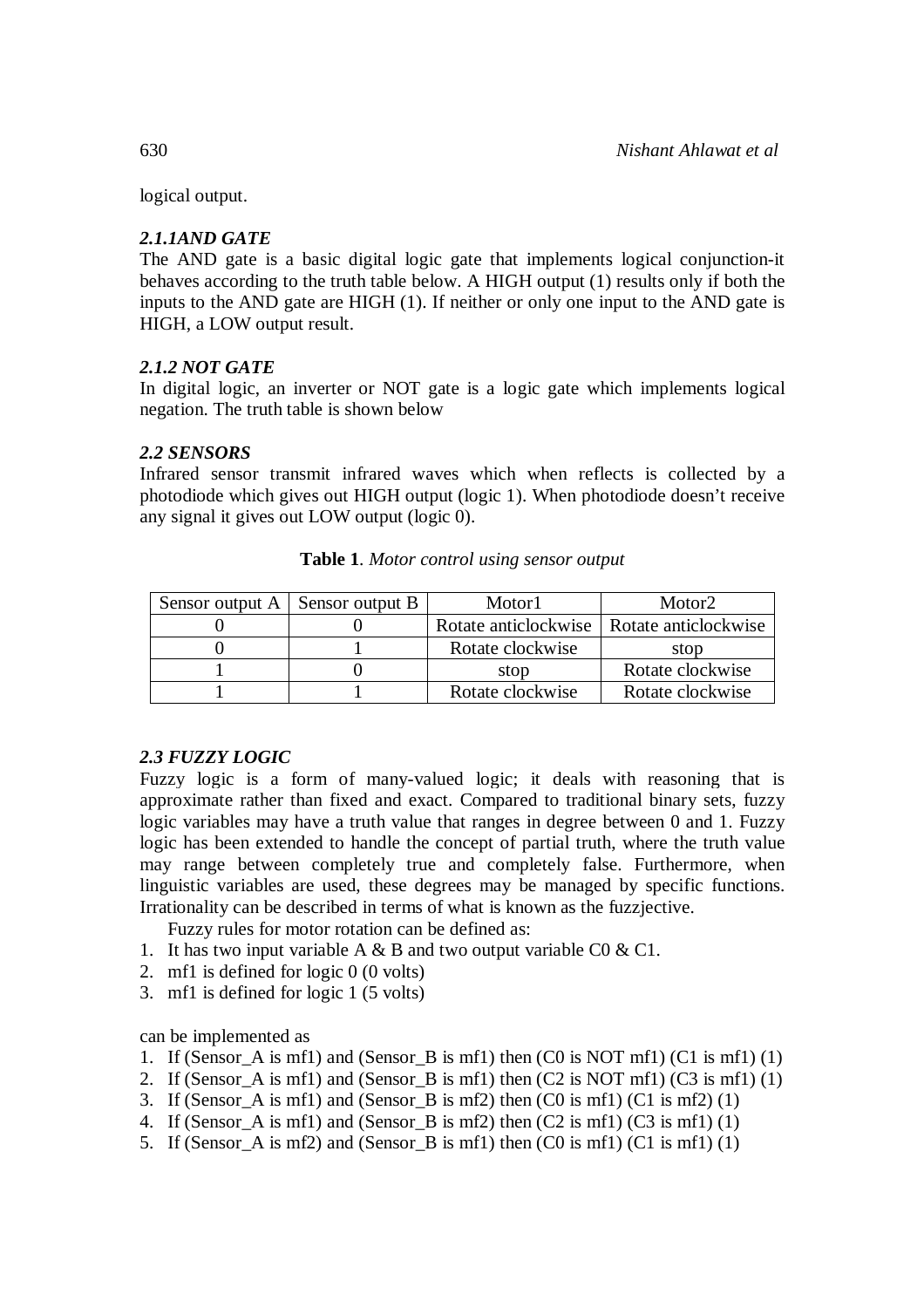- 6. If (Sensor A is mf2) and (Sensor B is mf1) then  $(C0$  is mf1)  $(C1$  is mf2) (1)
- 7. If (Sensor A is mf2) and (Sensor B is mf2) then  $(C0$  is mf1)  $(C1$  is mf2)  $(1)$
- 8. If (Sensor A is mf2) and (Sensor B is mf2) then  $(C0$  is mf1)  $(C1$  is mf2) (1)

/

### **figure 1**. implementation using fuzzy logic

#### *2.4 EQUATION*

In logic gate operations Boolean algebra is used to equate them.

Let-A be the output of sensor 1, B be the output of sensor 2, C0 AND C1 be the input to motor1

C2 AND C3 be the input to motor2

| Thus                |     |
|---------------------|-----|
| $CO = A^{-1}B^{-1}$ | (1) |
| $Cl = B$            | (2) |
| $C2 = A^{-1}B^{-1}$ | (3) |
| $C3=A$              | (4) |

#### *2.5 OP AMP*

An OP AMP amplifies the difference of the input to inverting and non inverting pins. The output of photodiode is given to inverting pin of op-amp with other at some reference. The output of op-amp is given to L293D to which motors are connected

**/** 

**Figure 1**. model of the robot in grayscale

#### **3.CONCLUSION**

It is concluded that using logic gates to make an edge avoider robot reduces the cost of project and increases the speed of the robot. Further scope of this project is that it can be used to study robotics for beginners. By adding a webcam to the robot, it can be used as a surveillance robot for exams. Further same methodology can be implemented using Fuzzy rules and motor rotation can be implemented using fuzzy controller. "IF– THEN" rule can be used to achieve target.

#### **4.REFERENCES**

- [1] R.P. JAIN (2003), Modern Digital Electronics, Tata McGraw-Hill Education, India
- [2] M. MORRIS MANO (2005) Digital Logic And Computer Design, Pearson Education, UK